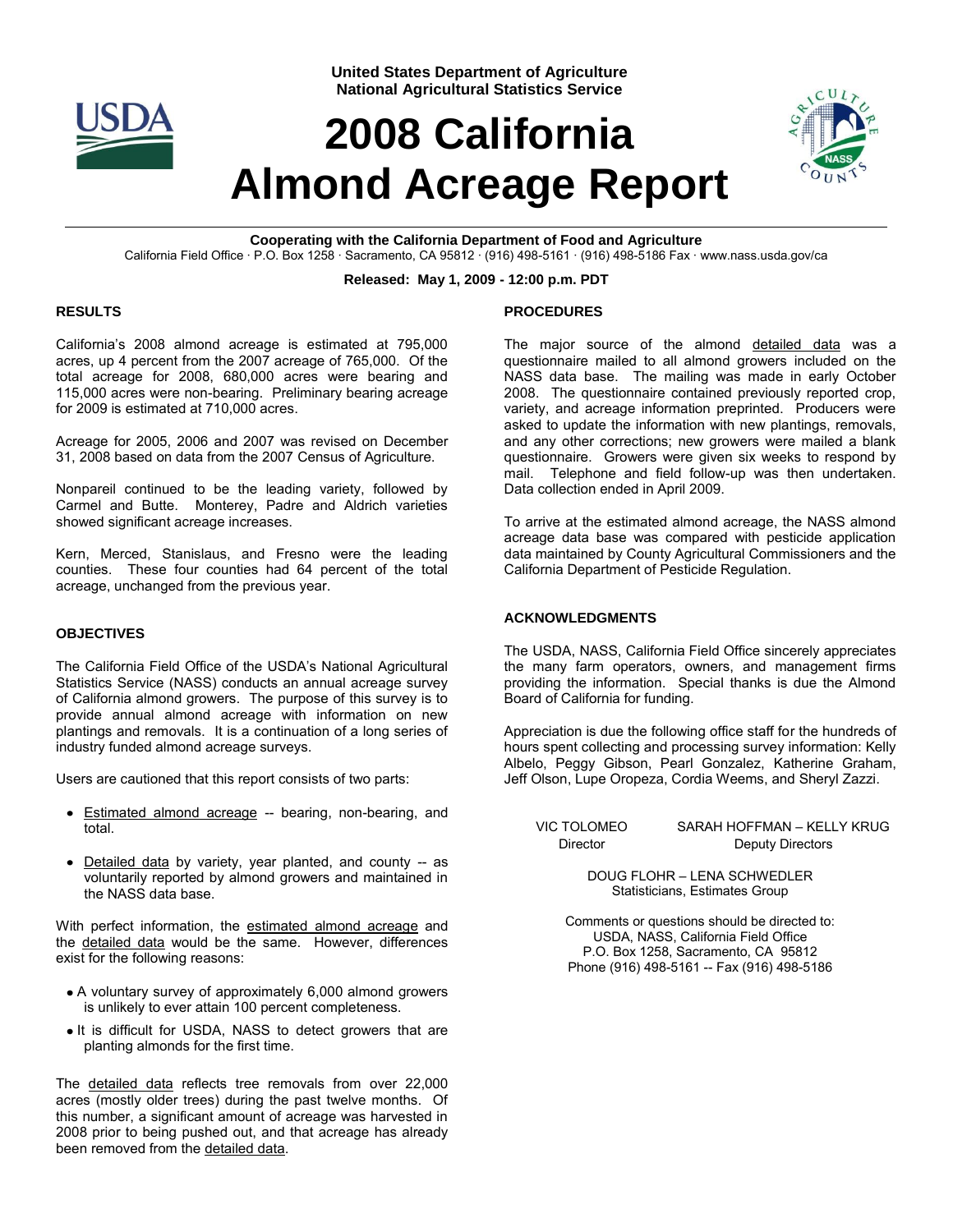| County             | 1979 &<br>Earlier | 1980        | 1981        | 1982        | 1983         | 1984           | 1985  | 1986        | 1987        | 1988        | 1989        | 1990           | 1991        | 1992     | 1993     | 1994         |
|--------------------|-------------------|-------------|-------------|-------------|--------------|----------------|-------|-------------|-------------|-------------|-------------|----------------|-------------|----------|----------|--------------|
| <b>Butte</b>       | 4,195             | 497         | 911         | 1,013       | 624          | 419            | 457   | 361         | 238         | 682         | 453         | 1,217          | 563         | 1,202    | 662      | 1,104        |
| Colusa             | 1,101             | 1,167       | 859         | 419         | 93           | 258            | 281   | 103         | 249         | 368         | 1,065       | 1,035          | 172         | 129      | 484      | 1,769        |
| Contra Costa       | 5                 | 0           | $\mathbf 0$ | $\mathbf 0$ | $\mathbf 0$  | $\Omega$       | 0     | $\mathbf 0$ | 0           | 0           | $\mathbf 0$ | 0              | $\mathbf 0$ | 0        | $\Omega$ | 0            |
| El Dorado          | $\Omega$          | $\Omega$    | $\mathbf 0$ | $\mathbf 0$ | $\mathbf 0$  | $\Omega$       | 0     | 0           | 0           | 0           | $\mathbf 0$ | $\Omega$       | $\Omega$    | $\Omega$ | $\Omega$ | $\mathbf{0}$ |
| Fresno             | 1,829             | 1,540       | 2,095       | 787         | 395          | 398            | 665   | 791         | 1,337       | 1.655       | 1,665       | 5,256          | 899         | 1,309    | 2,439    | 3,376        |
| Glenn              | 1,141             | 487         | 370         | 237         | 71           | 107            | 151   | 53          | 153         | 922         | 753         | 657            | 370         | 308      | 646      | 2,330        |
| Kern               | 979               | 583         | 1,166       | 709         | 68           | 303            | 289   | 500         | 646         | 1.728       | 3,216       | 2,898          | 1,487       | 1,152    | 5,281    | 5,826        |
| Kings              | 19                | $\mathbf 0$ | 0           | 5           | $\mathbf 0$  | 0              | 0     | 17          | 19          | 4           | 17          | $\Omega$       | 476         | 0        | 111      | 85           |
| Los Angeles        | 3                 | $\Omega$    | $\mathbf 0$ | 0           | 0            | $\Omega$       | 0     | $\mathsf 0$ | 0           | $\mathbf 0$ | $\mathbf 0$ | 0              | $\mathbf 0$ | 0        | 0        | $\Omega$     |
| Madera             | 3,240             | 1,218       | 1,330       | 2,350       | 441          | 913            | 1,116 | 889         | 1,064       | 1,330       | 1,624       | 1,831          | 1,736       | 668      | 1,511    | 3,124        |
| Merced             | 8.164             | 2,814       | 2,203       | 2.567       | .160<br>1    | 1,218          | 1,476 | 610         | 1.393       | 2,225       | 2,763       | 3,241          | 2,452       | 2,529    | 2,292    | 4,381        |
| Monterey           | 0                 | 0           | $\mathbf 0$ | 0           | $\mathbf 0$  | 0              | 0     | 0           | 0           | 0           | $\mathbf 0$ | $\Omega$       | 0           | 0        | $\Omega$ | $\Omega$     |
| Napa               | $\Omega$          | $\Omega$    | $\Omega$    | $\mathbf 0$ | $\Omega$     | $\Omega$       | 0     | 0           | $\mathbf 0$ | $\Omega$    | $\Omega$    | $\Omega$       | $\Omega$    | $\Omega$ | $\Omega$ | $\Omega$     |
| Placer             | 11                | 0           | 0           | $\Omega$    | 0            | 0              | 0     | 0           | 0           | 0           | $\Omega$    | 0              | $\Omega$    |          | $\Omega$ | 0            |
| Riverside          | $\Omega$          | $\Omega$    | $\Omega$    | 0           | $\Omega$     | 0              | 0     | 0           | $\Omega$    | 0           |             | $\Omega$       | $\Omega$    | ∩        | $\Omega$ | 0            |
| Sacramento         | $\mathcal{P}$     | $\Omega$    | $\Omega$    | $\Omega$    | $\mathbf{0}$ | $\Omega$       | 0     | 0           | 0           | 7           | $\Omega$    | $\Omega$       | $\Omega$    | $\Omega$ | $\Omega$ | $\Omega$     |
| San Benito         |                   | $\Omega$    | $\Omega$    | $\mathbf 0$ | $\mathbf 0$  | $\Omega$       | 0     | 0           | 0           | 0           | $\mathbf 0$ | $\Omega$       | $\Omega$    | $\Omega$ | $\Omega$ | $\Omega$     |
| San Joaquin        | 3,535             | 953         | 1,110       | 613         | 472          | 402            | 577   | 415         | 811         | 890         | 878         | 1,134          | 426         | 1,098    | 1,281    | 1,295        |
| San Luis Obisp     | 785               | $\Omega$    | $\mathbf 0$ | $\mathbf 0$ | 9            | $\Omega$       | 12    | 0           | $\Omega$    | 3           | $\mathbf 0$ | $\overline{c}$ | $\Omega$    | 0        | $\Omega$ | $\Omega$     |
| Santa Barbara      | $\Omega$          | 0           | $\mathbf 0$ | 0           | 0            | $\Omega$       | 0     | 0           | 0           | 0           | $\Omega$    | $\Omega$       | $\Omega$    | ∩        | $\Omega$ | $\Omega$     |
| Santa Clara        | $\Omega$          | $\Omega$    | $\Omega$    | $\mathbf 0$ | $\mathbf 0$  | 0              | 0     | 0           | $\mathbf 0$ | 0           | $\Omega$    | $\Omega$       | $\Omega$    | ŋ        | ŋ        | $\Omega$     |
| Solano             | 148               | 11          | $\mathbf 0$ | 79          | $\Omega$     | 6              | 14    | 0           | 5           | 40          | $\Omega$    | 9              | $\Omega$    | $\Omega$ | $\Omega$ | 33           |
| Sonoma             | $\mathbf 0$       | $\Omega$    | $\mathbf 0$ | 0           | $\mathbf 0$  | $\mathbf 0$    | 0     | 0           | 0           | $\mathbf 0$ | $\mathbf 0$ | $\Omega$       | 0           | $\Omega$ | $\Omega$ | $\mathbf 0$  |
| Stanislaus         | 6,572             | 2,042       | 2,475       | 1,971       | 942          | 1,134          | ,458  | 1,023       | 1,752       | 2,408       | 1,647       | 2,550          | 2,444       | 2,917    | 2,560    | 4,655        |
| Sutter             | 541               | 51          | 41          | 24          | 11           | 70             | 80    | 135         | 59          | 39          | 74          | 31             | 96          | 37       | 128      | 96           |
| Tehama             | 464               | 284         | 168         | 626         | 46           | 75             | 86    | 134         | 331         | 272         | 50          | 56             | 196         | 11       | 254      | 296          |
| Tulare             | 455               | 206         | 507         | 182         | 221          | 155            | 16    | 0           | 43          | 425         | 157         | 145            | 374         | 829      | 579      | 896          |
| Yolo               | 953               | 89          | 97          | 435         | 469          | 26             | 30    | 23          | 43          | 221         | 90          | 34             | 35          | 55       | 115      | 74           |
| Yuba               | 131               | 59          | 50          | 3           | 13           | $\overline{1}$ | 0     | 0           | 1           | 8           | 1           | $\mathbf 0$    | 54          | 3        | $\Omega$ | $\mathbf{0}$ |
| <b>State Total</b> | 34,271            | 12,002      | 13,380      | 12,018      | 5,034        | 5,483          | 6,708 | 5,053       | 8,144       | 13,227      | 14,455      | 20,097         | 11,779      | 12,245   | 18,341   | 29,340       |

**2008 ALMOND ACREAGE BY COUNTY, BY YEAR PLANTED a/**

a/ Totals may not add due to rounding.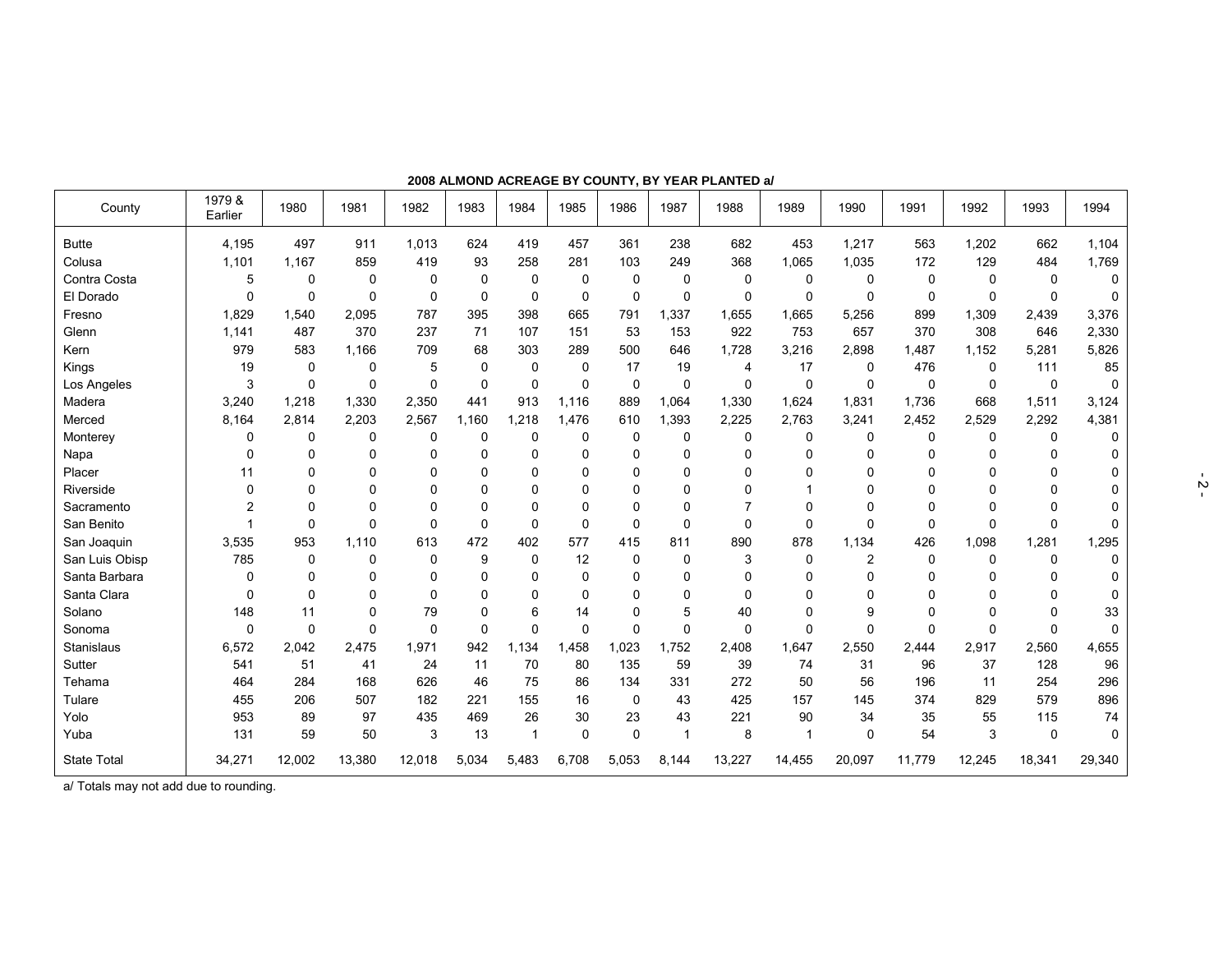|                    |          |          |             |             |        |             |             |             |          |                |          |             |          |          |              | Acres Standing in 2008 b/ |          |
|--------------------|----------|----------|-------------|-------------|--------|-------------|-------------|-------------|----------|----------------|----------|-------------|----------|----------|--------------|---------------------------|----------|
| County             | 1995     | 1996     | 1997        | 1998        | 1999   | 2000        | 2001        | 2002        | 2003     | 2004           | 2005     | 2006        | 2007     | 2008     | Bearing      | Non-<br>Bearing           | Total    |
| <b>Butte</b>       | 2,300    | 3,301    | 1,877       | 1,689       | 1,186  | 1,675       | 908         | 701         | 789      | 1,121          | 926      | 1,221       | 328      | 563      | 31,072       | 2,112                     | 33,184   |
| Colusa             | 1,103    | 735      | 1.195       | 2,239       | 1,652  | 1,140       | 1,619       | 870         | 944      | 2.148          | 2.647    | 2,032       | 664      | 275      | 25,842       | 2,970                     | 28,812   |
| Contra Costa       | 0        | 0        | 0           | 0           | 3      |             | $\Omega$    | $\Omega$    | 0        | $\Omega$       | 0        | $\bf{0}$    | $\bf{0}$ | $\bf{0}$ | 8            | $\bf{0}$                  | 8        |
| El Dorado          | $\Omega$ | 0        | 0           | 0           | 0      | $\Omega$    | $\Omega$    | $\Omega$    | $\Omega$ | $\Omega$       | 0        | $\bf{0}$    | $\bf{0}$ | $\bf{0}$ | $\Omega$     | $\Omega$                  |          |
| Fresno             | 5,178    | 3,809    | 5,847       | 4,490       | 5,258  | 3,833       | 3,862       | 3,406       | 4,116    | 6,123          | 7,657    | 7,056       | 3,528    | 2,587    | 80.016       | 13,171                    | 93,187   |
| Glenn              | 2,947    | 1,795    | 924         | 3,095       | 2,629  | 1,825       | 1,306       | 824         | 893      | 1,789          | 752      | 1,253       | 560      | 614      | 27,532       | 2,428                     | 29,960   |
| Kern               | 7,194    | 8,052    | 10,416      | 16,121      | 10,091 | 3,960       | 1,524       | 1,543       | 1,854    | 10,197         | 20,037   | 13,538      | 3,437    | 5,467    | 117,818      | 22,443                    | 140,261  |
| Kings              | 154      | 110      | 101         | 1,239       | 44     | 204         | 668         | 36          | 18       | 259            | 226      | 626         | 170      | 172      | 3,812        | 968                       | 4,780    |
| Los Angeles        | 0        | 0        | $\mathbf 0$ | $\mathbf 0$ | 0      | $\mathbf 0$ | $\mathbf 0$ | $\mathbf 0$ | 0        | $\Omega$       | 0        | $\bf{0}$    | $\bf{0}$ | $\bf{0}$ | 3            | $\bf{0}$                  | 3        |
| Madera             | 2.714    | 2,922    | 3,730       | 2,979       | 1,405  | 1,348       | 1,862       | 1,340       | 2,315    | 4,015          | 4,276    | 5,057       | 4,299    | 4,703    | 53,291       | 14,059                    | 67,349   |
| Merced             | 5,000    | 4,031    | 6,371       | 5,181       | 3,683  | 3,540       | 2,776       | 2,621       | 2,771    | 4,513          | 5,602    | 4,146       | 3,416    | 3,194    | 87,574       | 10,756                    | 98,330   |
| Monterey           | 0        | 0        | 0           | $\mathbf 0$ | 0      | $\Omega$    | $\mathbf 0$ | 0           | 0        | $\Omega$       | 0        | $\bf{0}$    | $\bf{0}$ | $\bf{0}$ |              | $\bf{0}$                  |          |
| Napa               | 0        | $\Omega$ | 0           | 0           | 0      | 0           | 0           | 0           | 0        | $\Omega$       | 0        | $\bf{0}$    | $\bf{0}$ | 0        | $\Omega$     |                           | 0        |
| Placer             | 0        | 0        | $\Omega$    | 7           | 0      | 0           | $\Omega$    | 0           | O        | $\Omega$       | 0        | $\Omega$    | $\bf{0}$ | $\bf{0}$ | 18           |                           | 18       |
| Riverside          | ŋ        | 0        | 0           | $\Omega$    | 0      | O           | $\Omega$    | O           | ∩        | $\Omega$       | $\Omega$ |             | $\bf{0}$ | $\bf{0}$ |              |                           | 2        |
| Sacramento         | ŋ        | $\Omega$ | $\Omega$    | $\mathbf 0$ | 0      | O           | $\Omega$    | 0           | $\Omega$ | $\Omega$       | 50       | $\Omega$    | $\bf{0}$ | $\bf{0}$ | 59           |                           | 59       |
| San Benito         | $\Omega$ | $\Omega$ | $\Omega$    | 0           | 0      | $\Omega$    | $\Omega$    | $\Omega$    | $\Omega$ | $\Omega$       | $\Omega$ | $\Omega$    | $\bf{0}$ | $\bf{0}$ | $\mathbf{1}$ | $\Omega$                  |          |
| San Joaquin        | 1,603    | 1.784    | 1,107       | 1.777       | 1,734  | 1,513       | 1,174       | 1,125       | 1.164    | 1,560          | 1,418    | 910         | 990      | 589      | 31,849       | 2,490                     | 34,339   |
| San Luis Obisp     | 0        | 0        | 0           | 0           | 0      | $\Omega$    | $\Omega$    | 0           | 0        | 5              | 0        | $\mathbf 0$ | $\bf{0}$ | $\bf{0}$ | 817          | $\bf{0}$                  | 817      |
| Santa Barbara      | $\Omega$ | 0        | 0           | 0           | 0      | $\Omega$    | $\Omega$    | 0           | O        | $\Omega$       | 0        | $\bf{0}$    | $\bf{0}$ | $\bf{0}$ | 0            |                           | $\Omega$ |
| Santa Clara        | $\Omega$ | $\Omega$ | 0           | $\Omega$    | 0      | $\Omega$    | $\Omega$    | $\Omega$    | O        | 0              | $\Omega$ | $\bf{0}$    | $\bf{0}$ | $\bf{0}$ | 0            | 0                         | $\Omega$ |
| Solano             | 195      | 115      | 97          | 235         | 193    | 104         | 59          | 81          | 5        | 40             | 275      | 224         | 57       | $\bf{0}$ | 1,742        | 281                       | 2,024    |
| Sonoma             | $\Omega$ | 0        | $\Omega$    | $\Omega$    | 0      | $\Omega$    | $\Omega$    | $\Omega$    | $\Omega$ | 0              | 0        | $\bf{0}$    | $\bf{0}$ | $\bf{0}$ | $\Omega$     | $\bf{0}$                  | $\Omega$ |
| Stanislaus         | 4,861    | 3,911    | 4,842       | 5,725       | 4,009  | 3,138       | 2,704       | 2,131       | 2,135    | 4,103          | 7,981    | 4,349       | 2,253    | 2,773    | 84,088       | 9,374                     | 93,462   |
| Sutter             | 107      | 134      | 356         | 437         | 217    | 118         | 99          | 67          | 73       | 184            | 431      | 382         | 172      | 69       | 3,732        | 623                       | 4,354    |
| Tehama             | 304      | 517      | 208         | 595         | 469    | 286         | 203         | 378         | 429      | 314            | 169      | 175         | 158      | 83       | 7,222        | 416                       | 7,638    |
| Tulare             | 803      | 1,223    | 1,022       | 540         | 1,043  | 575         | 491         | 351         | 695      | 1,039          | 2,535    | 2,210       | 787      | 363      | 15,504       | 3,360                     | 18,865   |
| Yolo               | 268      | 486      | 358         | 278         | 275    | 223         | 272         | 262         | 161      | 1,031          | 144      | 249         | 261      | 226      | 6,546        | 736                       | 7,282    |
| Yuba               | 0        | 167      | 0           | 83          | 93     | 0           | 34          | 86          | 0        | $\overline{2}$ | 0        | 55          | $\bf{0}$ | $\bf{0}$ | 788          | 55                        | 843      |
| <b>State Total</b> | 34,732   | 33,090   | 38,450      | 46,712      | 33,982 | 23,481      | 19,561      | 15,823      | 18,362   | 38,442         | 55,125   | 43,483      | 21,080   | 21,678   | 579,335      | 86,241                    | 665,576  |

**2008 ALMOND ACREAGE BY COUNTY, BY YEAR PLANTED (Continued) a/**

a/ Totals may not add due to rounding.

b/ Shaded/bold area represents non-bearing year, 2006-2008.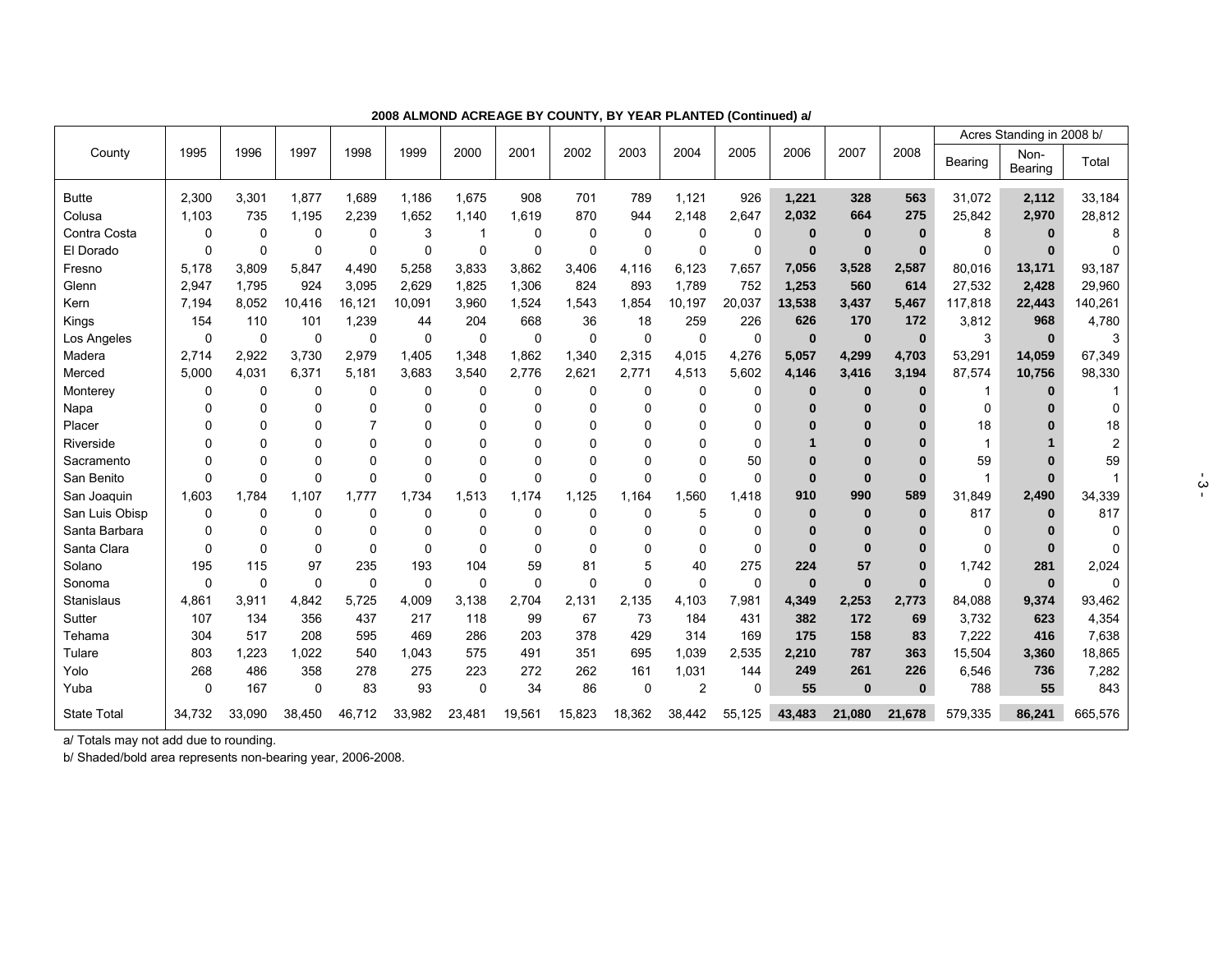| Variety              | 1979 &<br>Earlier | 1980                    | 1981        | 1982           | 1983           | 1984           | 1985           | 1986           | 1987        | 1988           | 1989        | 1990           | 1991           | 1992         | 1993           | 1994        |
|----------------------|-------------------|-------------------------|-------------|----------------|----------------|----------------|----------------|----------------|-------------|----------------|-------------|----------------|----------------|--------------|----------------|-------------|
| Aldrich              | 25                | $\mathsf 0$             | $\pmb{0}$   | $\overline{1}$ | $\overline{4}$ | 6              | $\overline{7}$ | 17             | 18          | $\mathbf 5$    | 44          | 41             | 87             | 112          | 277            | 504         |
| <b>Butte</b>         | 390               | 294                     | 301         | 552            | 227            | 197            | 256            | 214            | 639         | 1,096          | 1,261       | 2,200          | 1,919          | 1,579        | 2,606          | 4,443       |
| Carmel               | 5,443             | 3,003                   | 4,153       | 3,422          | 1,440          | 1,621          | 1,878          | 1,531          | 2,240       | 3,423          | 3,363       | 4,512          | 2,476          | 2,353        | 3,063          | 4,044       |
| Carrions             | $\overline{7}$    | 81                      | 49          | 8              | 9              | 7              | $\overline{4}$ | 0              | 11          | 8              | 47          | 21             | 8              | 30           | 3              | $\mathbf 1$ |
| <b>Drake</b>         | 159               | 0                       | 0           | 0              | 0              | 0              | 0              | $\overline{7}$ | $\mathbf 0$ | $\overline{2}$ | $\mathbf 0$ | 17             | 2              | $\mathbf 0$  | $\mathbf 0$    | $\mathbf 0$ |
| Early Mission        | 38                | 0                       | $\mathbf 0$ | $\mathbf 0$    | 0              | 0              | $\mathbf 0$    | 0              | $\mathbf 0$ | 12             | 5           | 9              | 0              | $\mathbf 0$  | $\overline{4}$ | 4           |
| Fritz                | 365               | 160                     | 126         | 211            | 98             | 136            | 425            | 228            | 357         | 436            | 850         | 647            | 321            | 290          | 786            | 1,389       |
| Harvey               | 178               | 22                      | 35          | $\mathbf 0$    | $\Omega$       | 4              | 8              | $\mathbf 0$    | $\Omega$    | $\Omega$       | 5           | 5              | 1              | $\Omega$     | $\mathbf{0}$   | $\mathbf 0$ |
| Hashem               | $\mathbf 0$       | $\mathbf 0$             | $\mathsf 0$ | 137            | 0              | $\mathbf 0$    | 27             | 54             | $\Omega$    | $\Omega$       | 33          | 106            | 0              | $\Omega$     | 0              | $\mathbf 0$ |
| Jeffries             | 61                | 20                      | 0           | $\mathbf 0$    | 0              | $\mathbf{0}$   | $\mathbf 0$    | 0              | 33          | $\mathbf 0$    | 0           | $\mathbf 0$    | 0              | $\Omega$     | $\mathbf 0$    | 0           |
| Kapareil             | 32                | 77                      | 1           | $\overline{4}$ | 0              | 8              | 3              | 0              | $\Omega$    | $\Omega$       | $\mathbf 0$ | $\mathbf 0$    | 55             | $\Omega$     | 61             | 101         |
| Le Grand             | 107               | 27                      | 61          | 17             | 11             | $\mathbf{0}$   | 35             | 0              | 8           | $\Omega$       | $\mathbf 0$ | $\mathbf 0$    | 8              | $\Omega$     | $\mathbf 0$    | 0           |
| Livingston           | 16                | 29                      | $\mathbf 0$ | $\mathbf 0$    | $\Omega$       | $\Omega$       | $\Omega$       | $\mathbf 0$    | 10          | 64             | 25          | 72             | 95             | 21           | 15             | 152         |
| Merced               | 676               | 18                      | 8           | 3              | 6              | 3              | $\mathbf 0$    | $\mathbf{1}$   | 10          | 6              | $\mathbf 1$ | $\overline{4}$ | $\overline{1}$ | $\mathbf{1}$ | 20             | 8           |
| Mono                 | 85                | 59                      | 24          | 58             | 26             | 102            | 18             | 26             | 23          | 5              | 20          | 8              | 32             | $\mathbf 0$  | $\mathbf 0$    | 0           |
| Monterey             | 139               | 586                     | 451         | 613            | 320            | 106            | 141            | 31             | 350         | 498            | 361         | 962            | 390            | 517          | 799            | 1,791       |
| Morley               | -1                | 0                       | 5           | $\mathbf 0$    | 0              | 0              | 0              | 1              | 0           | 0              | 0           | 0              | 61             | 20           | 16             | 62          |
| $N-43$               | 3                 | $\mathbf 0$             | $\mathbf 0$ | 30             | $\mathbf 0$    | $\mathbf 0$    | $\mathbf 0$    | 0              | $\mathbf 0$ | $\mathbf 0$    | $\mathbf 0$ | 88             | $\mathbf 0$    | $\mathbf 0$  | $\mathbf 0$    | $\mathbf 0$ |
| Ne Plus Ultra        | 1,490             | 241                     | 166         | 172            | 53             | 29             | 37             | 4              | 48          | 87             | 32          | 105            | 20             | 44           | 36             | 152         |
| Nonpareil            | 17,606            | 4,798                   | 5,486       | 4,232          | 1,801          | 2,117          | 2,785          | 2,022          | 2,979       | 4,781          | 5,397       | 7,275          | 4,002          | 4,522        | 6,837          | 10,657      |
| Norman               | 32                | $\overline{\mathbf{c}}$ | 8           | $\mathbf 0$    | 0              | 5              | 0              | 0              | 25          | 0              | 11          | 0              | 0              | 0            | 8              | 0           |
| Padre                | 96                | 0                       | 21          | 20             | 10             | $\mathbf 1$    | 14             | 62             | 224         | 244            | 534         | 1,075          | 1,003          | 626          | 1,073          | 2,202       |
| Peerless             | 1,168             | 387                     | 490         | 350            | 115            | 187            | 213            | 136            | 98          | 225            | 170         | 211            | 65             | 136          | 128            | 217         |
| <b>Price Cluster</b> | 1,827             | 1,046                   | 1,229       | 1,114          | 323            | 467            | 536            | 379            | 390         | 747            | 739         | 839            | 350            | 575          | 531            | 430         |
| Ruby                 | 167               | 301                     | 148         | 313            | 129            | 171            | 67             | 92             | 151         | 452            | 162         | 158            | 109            | 111          | 97             | 125         |
| Sauret #1            | 64                | 4                       | 0           | $\mathbf 0$    | 6              | $\mathbf 0$    | $\mathbf 0$    | 0              | -1          | $\overline{2}$ | 0           | $\overline{2}$ | -1             | 0            | 5              | 4           |
| Sauret #2            | 60                | 51                      | 9           | 0              | 0              | $\mathbf{0}$   | 0              | 0              | $\Omega$    | 0              | 0           | 2              | -1             | 0            | 0              | 4           |
| Savana               | $\overline{c}$    | 0                       | 5           | $\mathbf 0$    | 0              | $\Omega$       | $\mathbf 0$    | 3              | $\mathbf 0$ | $\mathbf 0$    | $\mathbf 0$ | $\mathbf 0$    | 61             | 20           | 15             | 56          |
| Sonora               | 33                | 0                       | 14          | $\mathbf 0$    | 0              | $\Omega$       | 48             | 26             | 56          | 222            | 704         | 652            | 217            | 587          | 944            | 1,683       |
| Texas/Mission        | 2,767             | 622                     | 457         | 640            | 341            | 286            | 160            | 192            | 336         | 782            | 422         | 509            | 373            | 314          | 674            | 827         |
| Thompson             | 804               | 28                      | 50          | 50             | 80             | 6              | 23             | 8              | 43          | 20             | 12          | 14             | 0              | 0            | $\mathbf{1}$   | 9           |
| Tokoyo               | 35                | 23                      | 28          | 40             | 0              | 3              | 0              | 0              | 21          | 6              | 27          | 0              | 0              | $\mathbf 0$  | 0              | 9           |
| Wood Colony          | 4                 | 20                      | 3           | $\mathbf 0$    | 0              | $\overline{2}$ | $\overline{2}$ | 10             | 15          | 78             | 164         | 361            | 68             | 304          | 271            | 387         |
| Yosemite             | 62                | 21                      | 29          | 20             | 11             | 0              | $\mathbf 0$    | 0              | $\Omega$    | $\mathbf 0$    | $\mathbf 0$ | $\Omega$       | $\mathbf 0$    | $\mathbf 0$  | 0              | $\mathbf 0$ |
| All Others           | 330               | 84                      | 25          | 13             | 25             | 19             | 24             | 11             | 58          | 27             | 67          | 204            | 56             | 85           | 72             | 84          |
| <b>State Total</b>   | 34,271            | 12,002                  | 13,380      | 12,018         | 5,034          | 5,483          | 6,708          | 5,053          | 8,144       | 13,227         | 14,455      | 20,097         | 11,779         | 12,245       | 18,341         | 29,340      |

### **ALMOND ACREAGE AS OF 2008 -- VARIETIES AND AGE GROUPS -- STATE SUMMARY ACREAGE PLANTED DURING YEARS SHOWN AND STANDING IN 2008 a/**

a/ Totals may not add due to rounding.

- 4 -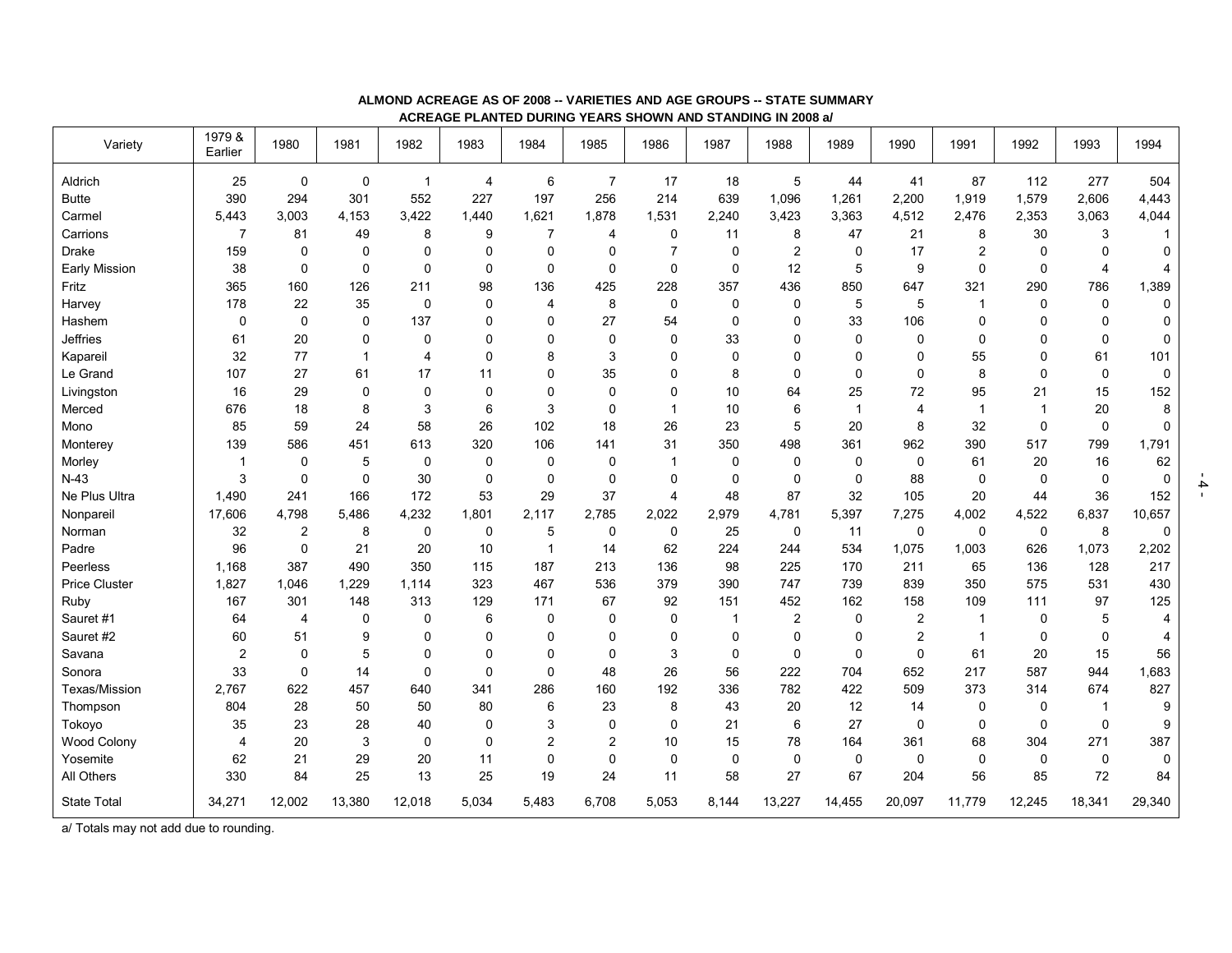## **ALMOND ACREAGE AS OF 2008 -- VARIETIES AND AGE GROUPS -- STATE SUMMARY ACREAGE PLANTED DURING YEARS SHOWN AND STANDING IN 2008 (Continued) a/**

|                         |             |                |             |             |                |             |             |                |                |              |              |              |          |             | Acres Standing in 2008 b/ |                 |         |  |  |  |  |
|-------------------------|-------------|----------------|-------------|-------------|----------------|-------------|-------------|----------------|----------------|--------------|--------------|--------------|----------|-------------|---------------------------|-----------------|---------|--|--|--|--|
| Variety                 | 1995        | 1996           | 1997        | 1998        | 1999           | 2000        | 2001        | 2002           | 2003           | 2004         | 2005         | 2006         | 2007     | 2008        | Bearing                   | Non-<br>Bearing | Total   |  |  |  |  |
|                         | 864         | 903            | 908         | 1,444       | 919            | 923         | 629         | 375            | 442            | 1,453        | 1,121        | 841          | 322      | 679         | 11,130                    |                 | 12,971  |  |  |  |  |
| Aldrich<br><b>Butte</b> | 6,672       | 6,197          | 7,464       | 8,874       | 5,249          | 3,607       | 1,877       | 1,020          | 1,226          | 2,665        | 6,514        | 5,799        | 3,303    | 2,396       | 69,538                    | 1,842<br>11,498 | 81,036  |  |  |  |  |
| Carmel                  | 3,927       | 3.759          | 4.156       | 4,946       | 2,510          | 2,903       | 2,901       | 2,548          | 2,424          | 4,311        | 2,993        | 2,335        | 1,147    | 603         | 85,338                    | 4,085           | 89,423  |  |  |  |  |
| Carrions                | 4           | 12             | 0           | 35          | 11             | 0           | 0           | 0              | 0              | $\mathbf 0$  | 40           | $\bf{0}$     | $\bf{0}$ | 5           | 394                       | 5               | 399     |  |  |  |  |
| <b>Drake</b>            | 0           | 3              | 0           | 6           | $\mathbf 0$    | 0           | 0           | 0              | 0              | 0            | 0            | $\bf{0}$     | $\bf{0}$ | $\bf{0}$    | 197                       | $\bf{0}$        | 197     |  |  |  |  |
|                         | 10          | 19             | 0           | 3           | $\mathbf 0$    | 0           | 0           | $\mathbf 0$    | 0              | $\mathbf{1}$ | $\mathsf 0$  | $\bf{0}$     | $\bf{0}$ | $\bf{0}$    | 102                       | $\bf{0}$        | 102     |  |  |  |  |
| Early Mission<br>Fritz  | 1,273       | 1,669          | 1,996       | 1,932       | 2,038          | 940         | 1,022       | 916            | 1,160          | 2,726        | 4,403        | 2,940        | 1,740    | 1,052       | 26,899                    | 5,732           | 32,630  |  |  |  |  |
| Harvey                  | $\mathsf 0$ | $\overline{1}$ | $\mathbf 0$ | $\mathbf 0$ | $\mathbf 0$    | $\mathbf 0$ | 0           | $\mathbf 0$    | $\overline{4}$ | 0            | $\mathsf 0$  | $\bf{0}$     | 3        | $\bf{0}$    | 262                       | 3               | 264     |  |  |  |  |
| Hashem                  | 51          | 37             | 74          | 19          | $\Omega$       | $\Omega$    | $\Omega$    | $\Omega$       | 0              | 40           | 22           | 51           | 6        | 18          | 599                       | 75              | 674     |  |  |  |  |
| <b>Jeffries</b>         | 0           | $\mathbf 0$    | 0           | $\Omega$    | $\Omega$       | $\Omega$    | ŋ           | $\Omega$       | 0              | 0            | 0            | $\bf{0}$     | $\bf{0}$ | $\bf{0}$    | 114                       | $\bf{0}$        | 114     |  |  |  |  |
| Kapareil                | 76          | $\Omega$       | 12          | 10          | $\overline{1}$ | 14          | $\Omega$    | $\Omega$       | 0              | $\Omega$     | $\mathbf{1}$ | $\bf{0}$     | $\bf{0}$ | $\bf{0}$    | 454                       | $\Omega$        | 454     |  |  |  |  |
| Le Grand                | 0           | $\mathbf 0$    | 0           | $\mathbf 0$ | $\mathbf 0$    | $\mathbf 0$ | 0           | $\Omega$       | 0              | $\Omega$     | 0            | $\bf{0}$     | $\bf{0}$ | $\bf{0}$    | 273                       | $\bf{0}$        | 273     |  |  |  |  |
| Livingston              | 246         | 175            | 345         | 470         | 227            | 52          | 35          | 13             | $\overline{7}$ | 38           | 40           | 97           | 65       | 180         | 2,146                     | 342             | 2,489   |  |  |  |  |
| Merced                  | 20          | 24             | 0           | $\mathbf 1$ | $\mathbf 0$    | 3           | 12          | $\Omega$       | 6              | $\Omega$     | $\mathbf 0$  | $\bf{0}$     | $\bf{0}$ | $\bf{0}$    | 833                       | $\bf{0}$        | 833     |  |  |  |  |
| Mono                    | $\mathbf 0$ | 15             | 0           | 17          | $\mathbf 0$    | 0           | 21          | $\mathbf 0$    | 1              | 125          | 25           | 67           | 19       | $\bf{0}$    | 690                       | 86              | 776     |  |  |  |  |
| Monterey                | 1,635       | 1,988          | 3,231       | 3,930       | 3,877          | 2,020       | 2,007       | 1,500          | 2,215          | 6,466        | 9,216        | 8,038        | 3,136    | 4,254       | 46,140                    | 15,428          | 61,568  |  |  |  |  |
| Morley                  | 119         | 55             | 0           | -1          | $\mathbf 0$    | 50          | 26          | 9              | 23             | $\mathbf 0$  | 0            | $\bf{0}$     | $\bf{0}$ | $\bf{0}$    | 448                       | $\bf{0}$        | 448     |  |  |  |  |
| $N-43$                  | $\mathbf 0$ | $\mathbf 0$    | 30          | $\mathbf 0$ | $\mathbf 0$    | $\mathbf 0$ | 0           | 20             | 0              | $\mathbf 0$  | $\pmb{0}$    | 3            | 42       | $\bf{0}$    | 171                       | 45              | 215     |  |  |  |  |
| Ne Plus Ultra           | 98          | 81             | 38          | 35          | 47             | 132         | 4           | 10             | 6              | 22           | 33           | 6            | 18       | 17          | 3,216                     | 41              | 3,258   |  |  |  |  |
| Nonpareil               | 11,265      | 11.440         | 12,015      | 14,375      | 12,161         | 8,057       | 8,092       | 7,001          | 8,189          | 16,684       | 19,499       | 15,090       | 5,924    | 7,242       | 216,072                   | 28,255          | 244,327 |  |  |  |  |
| Norman                  | $\mathbf 0$ | $\mathbf 0$    | 4           | $\mathbf 0$ | $\mathbf 0$    | 3           | 23          | $\mathbf 0$    | 0              | $\mathbf 0$  | $\pmb{0}$    | $\bf{0}$     | $\bf{0}$ | $\mathbf 0$ | 120                       | $\bf{0}$        | 120     |  |  |  |  |
| Padre                   | 3.852       | 3.163          | 4.008       | 6.074       | 3.585          | 2,340       | 1,034       | 573            | 727            | 1,527        | 5,193        | 5,054        | 2,780    | 1,603       | 39,279                    | 9,436           | 48,715  |  |  |  |  |
| Peerless                | 315         | 306            | 105         | 132         | 291            | 126         | 75          | 70             | 66             | 67           | 65           | 133          | 40       | 101         | 5,911                     | 274             | 6,184   |  |  |  |  |
| <b>Price Cluster</b>    | 586         | 444            | 573         | 930         | 436            | 402         | 317         | 359            | 286            | 260          | 502          | 225          | 292      | 334         | 16,615                    | 851             | 17,465  |  |  |  |  |
| Ruby                    | 70          | 44             | 231         | 149         | 29             | 217         | 28          | 20             | 25             | 10           | 0            | 5            | 16       | $\bf{0}$    | 3,575                     | 20              | 3,595   |  |  |  |  |
| Sauret #1               | 0           | $\overline{1}$ | $\mathbf 0$ | $\Omega$    | $\mathbf 0$    | $\Omega$    | $\Omega$    | $\Omega$       | 0              | 0            | $\pmb{0}$    | $\bf{0}$     | $\bf{0}$ | $\bf{0}$    | 89                        | $\bf{0}$        | 89      |  |  |  |  |
| Sauret #2               | $\Omega$    | $\overline{2}$ | 0           | $\Omega$    | $\overline{2}$ | 0           | 0           | $\Omega$       | 0              | 0            | 0            | 0            | $\bf{0}$ | $\bf{0}$    | 130                       | $\bf{0}$        | 130     |  |  |  |  |
| Savana                  | 118         | 55             | 0           | $\Omega$    | $\mathbf 0$    | 33          | 19          | 9              | 0              | $\mathbf 0$  | $\pmb{0}$    | 0            | $\bf{0}$ | $\bf{0}$    | 394                       | $\bf{0}$        | 394     |  |  |  |  |
| Sonora                  | 1,870       | 1,350          | 987         | 1,564       | 1.440          | 622         | 558         | 581            | 399            | 426          | 329          | 206          | 97       | 407         | 15,310                    | 710             | 16,020  |  |  |  |  |
| Texas/Mission           | 1,087       | 842            | 1,237       | 907         | 345            | 261         | 52          | 45             | 42             | 27           | 5            | 15           | 51       | 11          | 14,553                    | 77              | 14,629  |  |  |  |  |
| Thompson                | 3           | 38             | 3           | $\mathbf 0$ | 0              | 0           | $\mathbf 1$ | $\overline{4}$ | 0              | $\mathbf 0$  | $\mathbf 0$  | $\mathbf{1}$ | $\bf{0}$ | $\bf{0}$    | 1,196                     | $\mathbf{1}$    | 1,197   |  |  |  |  |
| Tokoyo                  | 0           | 10             | 20          | 79          | $\mathbf 0$    | 47          | 13          | $\mathbf 0$    | 5              | 31           | $\mathsf 3$  | $\mathbf{3}$ | $\bf{0}$ | $\bf{0}$    | 399                       | $\overline{3}$  | 401     |  |  |  |  |
| <b>Wood Colony</b>      | 441         | 397            | 876         | 646         | 575            | 459         | 331         | 146            | 273            | 437          | 661          | 771          | 251      | 657         | 6,932                     | 1,678           | 8,610   |  |  |  |  |
| Yosemite                | 0           | 0              | 0           | 5           | $\mathbf 0$    | 0           | 0           | 0              | 0              | 0            | 0            | $\bf{0}$     | $\bf{0}$ | $\bf{0}$    | 147                       | $\bf{0}$        | 147     |  |  |  |  |
| All Others              | 130         | 63             | 139         | 131         | 241            | 272         | 485         | 605            | 837            | 1,126        | 4,462        | 1,806        | 1.832    | 2,119       | 9,672                     | 5,757           | 15,428  |  |  |  |  |
| <b>State Total</b>      | 34,732      | 33.090         | 38,450      | 46,712      | 33,982         | 23,481      | 19,561      | 15,823         | 18,362         | 38,442       | 55,125       | 43,483       | 21.080   | 21,678      | 579,335                   | 86,241          | 665,576 |  |  |  |  |

a/ Totals may not add due to rounding.

b/ Shaded/bold area represents non-bearing year, 2006-2008.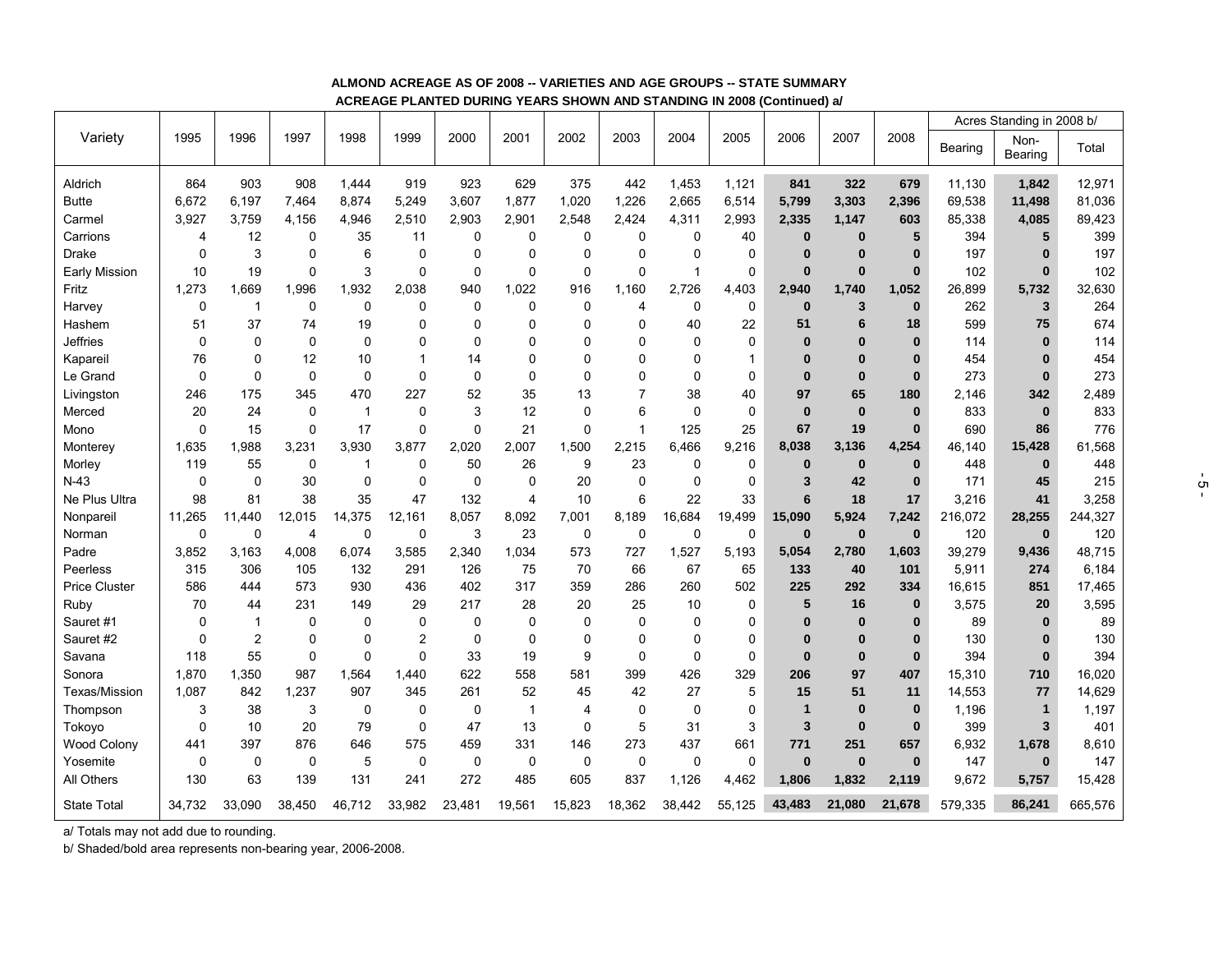**2008 NONPAREIL VARIETY ACREAGE SUMMARY BY YEAR PLANTED a/**

| County             | 1979 &<br>Earlier | 1980        | 1981           | 1982           | 1983        | 1984           | 1985           | 1986           | 1987         | 1988           | 1989     | 1990        | 1991        | 1992        | 1993        | 1994        |
|--------------------|-------------------|-------------|----------------|----------------|-------------|----------------|----------------|----------------|--------------|----------------|----------|-------------|-------------|-------------|-------------|-------------|
| <b>Butte</b>       | 2,002             | 205         | 289            | 300            | 242         | 96             | 220            | 99             | 90           | 282            | 92       | 372         | 189         | 434         | 264         | 389         |
| Colusa             | 513               | 573         | 318            | 142            | 28          | 44             | 22             | 27             | 74           | 149            | 353      | 333         | 65          | 55          | 178         | 596         |
| Contra Costa       |                   | $\pmb{0}$   | $\pmb{0}$      | 0              | 0           | $\mathbf 0$    | $\mathbf 0$    | 0              | $\mathbf 0$  | 0              | 0        | $\mathbf 0$ | $\mathbf 0$ | $\mathbf 0$ | $\mathbf 0$ | $\mathbf 0$ |
| Fresno             | 985               | 353         | 817            | 370            | 180         | 201            | 335            | 363            | 489          | 676            | 530      | 1,757       | 396         | 515         | 971         | 1,172       |
| Glenn              | 593               | 217         | 160            | 114            | 10          | 48             | 76             | 0              | 60           | 267            | 211      | 321         | 168         | 101         | 228         | 1,096       |
| Kern               | 466               | 192         | 523            | 220            | 47          | 151            | 145            | 252            | 257          | 764            | 1,546    | 1,197       | 408         | 282         | 1,879       | 1,993       |
| Kings              | 10                | 0           | 0              | $\overline{c}$ | $\mathbf 0$ | $\mathbf 0$    | 0              | 10             | 10           | $\overline{2}$ | 7        | $\Omega$    | 238         | 0           | 12          | 39          |
| Los Angeles        | 3                 | 0           | 0              | 0              | $\mathbf 0$ | $\mathbf 0$    | $\mathbf 0$    | 0              | 0            | $\mathbf 0$    | 0        | 0           | 0           | $\Omega$    | $\mathbf 0$ | 0           |
| Madera             | 1,583             | 606         | 714            | 962            | 207         | 407            | 541            | 432            | 451          | 496            | 649      | 805         | 521         | 231         | 554         | 988         |
| Merced             | 4,412             | 1,131       | 848            | 743            | 381         | 445            | 507            | 191            | 496          | 498            | 960      | 1,072       | 636         | 958         | 883         | 1,499       |
| Monterey           | 0                 | 0           | $\mathbf 0$    | 0              | 0           | $\mathbf 0$    | $\Omega$       | $\Omega$       | $\mathbf{0}$ | 0              | 0        | $\Omega$    | 0           | 0           | 0           | 0           |
| Napa               | 0                 | 0           | 0              | $\Omega$       | 0           | $\mathbf 0$    | $\Omega$       | $\Omega$       | $\Omega$     | 0              | 0        | $\Omega$    | $\mathbf 0$ | 0           | 0           | 0           |
| Placer             | 5                 | 0           | 0              | 0              | 0           | $\Omega$       | $\Omega$       | $\Omega$       | $\Omega$     | $\Omega$       | 0        | $\Omega$    | $\Omega$    | 0           | $\Omega$    | 0           |
| Riverside          | $\Omega$          | $\mathbf 0$ | $\Omega$       | $\Omega$       | 0           | $\Omega$       | $\Omega$       | $\Omega$       | $\Omega$     | $\Omega$       | 0        | $\Omega$    | $\Omega$    | $\Omega$    | $\Omega$    | 0           |
| Sacramento         |                   | 0           | 0              | 0              | 0           | $\mathbf 0$    | $\Omega$       | $\Omega$       | $\Omega$     |                | U        | $\Omega$    | $\Omega$    | 0           | $\Omega$    | 0           |
| San Benito         | $\mathbf 0$       | 0           | 0              | $\Omega$       | $\Omega$    | $\mathbf 0$    | $\Omega$       | $\Omega$       | $\Omega$     | $\Omega$       | $\Omega$ | $\Omega$    | $\Omega$    | $\Omega$    | $\Omega$    | 0           |
| San Joaquin        | 1,953             | 440         | 415            | 222            | 213         | 181            | 225            | 186            | 267          | 321            | 289      | 364         | 180         | 438         | 518         | 531         |
| San Luis Obispo    | 437               | 0           | $\mathbf 0$    | $\Omega$       | 4           | $\Omega$       | 8              | $\Omega$       | $\mathbf{0}$ | $\Omega$       | 0        | $\Omega$    | $\Omega$    | $\Omega$    | $\Omega$    | 0           |
| Solano             | 72                | 0           | 0              | 47             | $\Omega$    | $\overline{2}$ | $\Omega$       | $\mathbf 0$    | $\Omega$     | 20             | 0        |             | $\mathbf 0$ | 0           | $\Omega$    | $16\,$      |
| Sonoma             | 0                 | $\mathbf 0$ | $\Omega$       | $\Omega$       | $\Omega$    | $\Omega$       | $\Omega$       | $\Omega$       | $\Omega$     | $\Omega$       | $\Omega$ | $\Omega$    | $\Omega$    | $\Omega$    | $\Omega$    | $\mathbf 0$ |
| Stanislaus         | 3,404             | 787         | 1,045          | 691            | 296         | 410            | 638            | 385            | 565          | 943            | 601      | 915         | 931         | 1,090       | 989         | 1,971       |
| Sutter             | 197               | 21          | 17             | 10             | 0           | 36             | 17             | $\overline{2}$ | 11           | 8              | 16       | $\Omega$    | 25          | 13          | 10          | 42          |
| Tehama             | 245               | 149         | 72             | 297            | 23          | 19             | 36             | 73             | 179          | 126            | 50       | 27          | 101         | 6           | 130         | 149         |
| Tulare             | 207               | 84          | 251            | 91             | 106         | 73             | 12             | $\Omega$       | 21           | 205            | 79       | 92          | 105         | 378         | 158         | 158         |
| Yolo               | 443               | 15          | $\overline{7}$ | 23             | 65          | 5              | $\overline{4}$ |                | 8            | 16             | 15       | 16          | 12          | 20          | 64          | 17          |
| Yuba               | 76                | 26          | 10             | $\Omega$       | $\Omega$    | $\Omega$       | $\Omega$       | $\Omega$       | $\Omega$     | $\overline{7}$ | $\Omega$ | $\Omega$    | 27          | $\Omega$    | $\Omega$    | $\mathbf 0$ |
| <b>State Total</b> | 17,606            | 4,798       | 5,486          | 4,232          | 1,801       | 2,117          | 2,785          | 2,022          | 2,979        | 4,781          | 5,397    | 7,275       | 4,002       | 4,522       | 6,837       | 10,657      |

a/ Totals may not add due to rounding.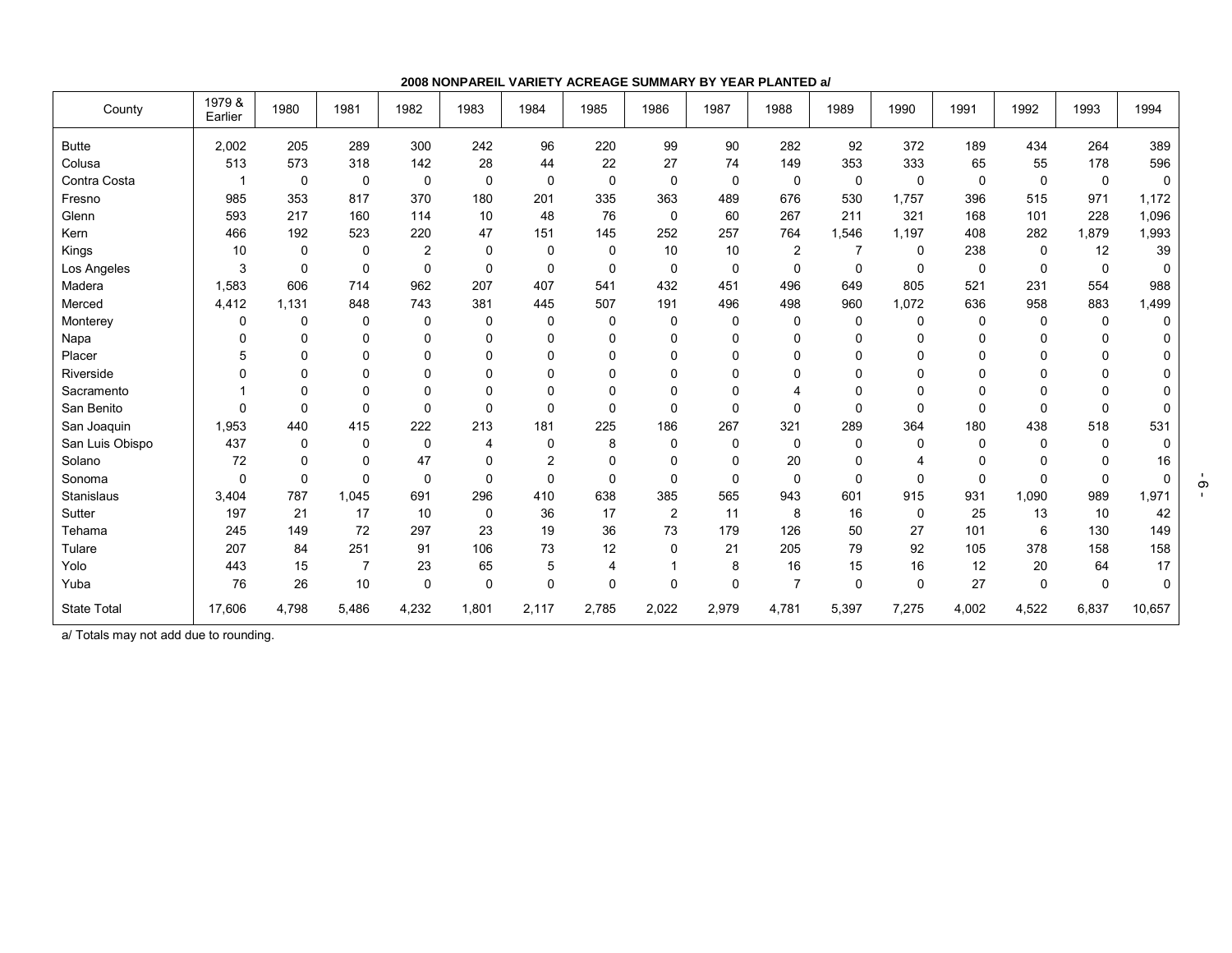|                 |          |          |          |          |              |              |                |          |          |              |             |              |          |              | Acres Standing in 2008 b/ |                 |              |
|-----------------|----------|----------|----------|----------|--------------|--------------|----------------|----------|----------|--------------|-------------|--------------|----------|--------------|---------------------------|-----------------|--------------|
| County          | 1995     | 1996     | 1997     | 1998     | 1999         | 2000         | 2001           | 2002     | 2003     | 2004         | 2005        | 2006         | 2007     | 2008         | Bearing                   | Non-<br>Bearing | Total        |
| <b>Butte</b>    | 852      | 1,425    | 772      | 476      | 306          | 559          | 396            | 352      | 350      | 541          | 324         | 460          | 145      | 237          | 11,917                    | 843             | 12,760       |
| Colusa          | 245      | 306      | 432      | 828      | 610          | 512          | 780            | 377      | 463      | 1,049        | 1,066       | 745          | 215      | 83           | 10,137                    | 1,044           | 11,181       |
| Contra Costa    | 0        | 0        | 0        | 0        | 0            |              | 0              | 0        | 0        | $\mathbf{0}$ | 0           | $\bf{0}$     | $\bf{0}$ | $\bf{0}$     | 2                         | $\mathbf{0}$    |              |
| Fresno          | 1,437    | 1,070    | 1,780    | 1,590    | 1,908        | 1,458        | 1,503          | 1,404    | 1,767    | 2,707        | 2,706       | 2,317        | 694      | 792          | 29,440                    | 3,804           | 33,244       |
| Glenn           | 1,345    | 778      | 331      | 1,172    | 1,078        | 753          | 595            | 407      | 485      | 879          | 385         | 554          | 214      | 274          | 11,874                    | 1,041           | 12,915       |
| Kern            | 2,252    | 3,062    | 3,562    | 4,944    | 4,111        | 1.095        | 701            | 708      | 995      | 4.702        | 7,635       | 5,381        | 635      | 1,261        | 44.089                    | 7,276           | 51,365       |
| Kings           | 43       | $\Omega$ | 39       | 364      | 22           | 102          | 309            | 18       | 9        | 132          | 118         | 186          | 52       | 75           | 1,484                     | 314             | 1,798        |
| Los Angeles     | 0        | $\Omega$ | $\Omega$ | $\Omega$ | $\mathbf 0$  | $\mathbf 0$  | $\mathbf 0$    | $\Omega$ | 0        | $\mathbf 0$  | $\mathbf 0$ | $\bf{0}$     | $\bf{0}$ | $\bf{0}$     | 3                         | $\mathbf{0}$    | 3            |
| Madera          | 801      | 745      | 969      | 554      | 406          | 326          | 633            | 610      | 1,037    | 1,651        | 1,561       | 1,531        | 1,396    | 2,080        | 19,437                    | 5,007           | 24,443       |
| Merced          | 1,486    | 1.082    | 1.771    | 1,551    | 1,242        | 1.109        | 1.130          | 1.162    | 987      | 1,834        | 2,006       | 1.029        | 1.097    | 1,168        | 31,019                    | 3,294           | 34,313       |
| Monterey        | 0        | $\Omega$ | 0        | 0        | 0            | 0            | 0              | 0        | 0        | 0            | 0           | $\bf{0}$     | $\bf{0}$ | $\bf{0}$     | 0                         | $\bf{0}$        |              |
| Napa            |          | $\Omega$ | 0        | $\Omega$ | 0            | $\mathbf 0$  | $\mathbf 0$    | 0        | 0        | 0            | 0           | 0            | 0        |              | 0                         | 0               |              |
| Placer          | 0        | $\Omega$ | U        | $\Omega$ | 0            | 0            | 0              | $\Omega$ | 0        | $\Omega$     | $\Omega$    | $\bf{0}$     | $\bf{0}$ |              | 5                         | Ω               |              |
| Riverside       | U        | $\Omega$ | $\Omega$ | $\Omega$ | $\Omega$     | $\Omega$     | $\Omega$       | $\Omega$ | 0        | $\Omega$     | $\Omega$    | $\Omega$     | $\bf{0}$ |              | $\Omega$                  |                 | O            |
| Sacramento      | U        | $\Omega$ | 0        | n        | 0            | 0            | 0              | $\Omega$ | 0        | $\Omega$     | 25          | $\bf{0}$     | $\bf{0}$ | $\Omega$     | 29                        | $\bf{0}$        | 29           |
| San Benito      | 0        | $\Omega$ | $\Omega$ | $\Omega$ | $\Omega$     | $\mathbf{0}$ | $\Omega$       | $\Omega$ | 0        | $\Omega$     | 0           | $\bf{0}$     | $\bf{0}$ | $\bf{0}$     | $\Omega$                  | $\Omega$        | <sup>0</sup> |
| San Joaquin     | 538      | 581      | 424      | 522      | 574          | 641          | 493            | 496      | 535      | 630          | 594         | 378          | 321      | 207          | 12,771                    | 906             | 13,676       |
| San Luis Obispo | $\Omega$ | $\Omega$ | $\Omega$ | $\Omega$ | $\mathbf{0}$ | $\mathbf 0$  | $\mathbf 0$    | $\Omega$ | $\Omega$ | $\mathbf 0$  | $\mathbf 0$ | $\mathbf{0}$ | $\bf{0}$ | $\bf{0}$     | 450                       | $\mathbf{0}$    | 450          |
| Solano          | 49       | 48       | 32       | 117      | 13           | 49           | 19             | 40       | 0        | 23           | 127         | 81           | 15       | $\Omega$     | 678                       | 96              | 774          |
| Sonoma          | 0        | $\Omega$ | $\Omega$ | $\Omega$ | 0            | $\Omega$     | $\mathbf 0$    | $\Omega$ | 0        | $\Omega$     | $\mathbf 0$ | $\bf{0}$     | $\bf{0}$ | $\bf{0}$     | 0                         | $\bf{0}$        | $\Omega$     |
| Stanislaus      | 1,655    | 1.268    | 1,268    | 1,578    | 1,340        | 1,048        | 1.164          | 923      | 947      | 1,416        | 1,604       | 1,294        | 706      | 733          | 29,873                    | 2,733           | 32,606       |
| Sutter          | 34       | 38       | 129      | 106      | 16           | 61           | $\overline{2}$ | 0        | 19       | 56           | 124         | 95           | 12       | 6            | 1,007                     | 113             | 1,120        |
| Tehama          | 139      | 265      | 27       | 296      | 123          | 61           | 96             | 188      | 215      | 169          | 72          | 64           | 58       | 24           | 3,332                     | 146             | 3,478        |
| Tulare          | 286      | 483      | 302      | 186      | 277          | 197          | 176            | 141      | 311      | 517          | 1,073       | 892          | 266      | 212          | 5.967                     | 1,369           | 7,336        |
| Yolo            | 103      | 207      | 177      | 53       | 89           | 87           | 79             | 130      | 69       | 378          | 82          | 82           | 99       | 89           | 2,180                     | 270             | 2,450        |
| Yuba            | 0        | 83       | 0        | 41       | 46           | $\mathbf 0$  | 17             | 43       | 0        |              | $\mathbf 0$ | $\bf{0}$     | $\bf{0}$ | $\mathbf{0}$ | 378                       | $\bf{0}$        | 378          |
| State Total     | 11,265   | 11,440   | 12,015   | 14,375   | 12,161       | 8,057        | 8,092          | 7,001    | 8,189    | 16,684       | 19,499      | 15,090       | 5,924    | 7,242        | 216,072                   | 28,255          | 244,327      |

**2008 NONPAREIL VARIETY ACREAGE SUMMARY BY YEAR PLANTED (Continued) a/**

a/ Totals may not add due to rounding.

b/ Shaded/bold area represents non-bearing year, 2006-2008.